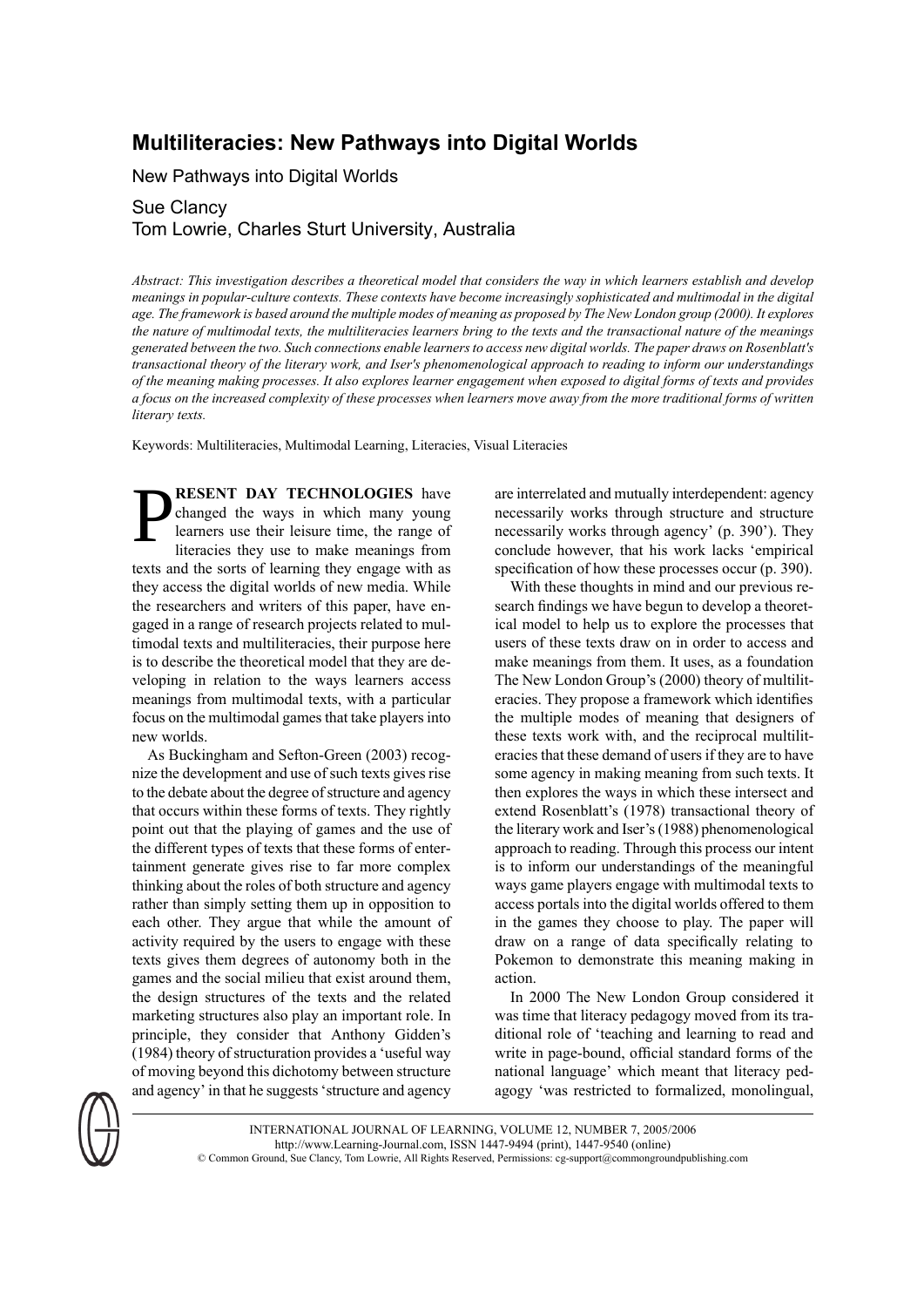monocultural and rule-governed forms of language' (p. 9). As a consequence they argued that 'literacy pedagogy now must account for the burgeoning variety of text forms associated with information and multimedia technologies' (p.9). They identified visual, linguistic, spatial, audio and gestural modes of meanings, combinations of which designers use in the construction of their multimodal texts. Specifically, the different forms and varieties of Pokemon texts clearly fall into this category (see Clancy and Lowrie 2002).

In the reciprocal sense, the users of these texts need accessto a range of literaciesif they are to make meanings from them. No longer is it sufficient to simply read words on a page. The dynamic nature of multimodal texts give multiple access points as they interplay across a range of modes of meaning. Such texts require users to have the ability to work with visual, linguistic, spatial, audio and gestural literacies if they are to successfully access their chosen texts.

Although multimodal texts in digital forms offer many different possibilities and experiences from the more traditional forms of written text, there are also enough similarities to make it worth considering the kinds of cognitive strategies and processes readers of print use to make meanings as a starting point to developing any theory that underpins meaning making for digital texts.

The interactive nature of the connection between the user and the multimodal texts is evident in that any observer can watch players physically pressing the necessary buttons as their eyes flick backwards and forwards across the screen. While the physical aspects of reading may not be so obvious, Nodelman & Reimer (2003) none the less suggest 'reading also is an interactive process'(p. 52), but their focus is on the necessary cognitive processes readers engage in to make meanings from the written text. A similar argument can be put forward for users of multimodal texts, in that the physicality of their activity is only the tip of the iceberg, it is the cognitive engagement with the text that provides the real key to unlocking the portals into the digital worlds. This argument is based around the development of schemata, pre-existing structures that users develop through recalling. interacting with, modifying and applying past experiences. While some of these will come from real world experiences there is also the cumulative knowledge that users develop over a period of time engaging with the texts of their choice. Cognitive psychologist Neisser (1976, p. 22) argues that 'because schemata are anticipations, they are the medium by which the past affects the future; information already acquired determines what will be picked up next'.

Buckingham (2003) also recognizes the importance of cognitive processes, '(p)laying a computer game…involves an extensive series of cognitive processes: remembering, hypothesis testing, predicting and strategic planning' (p. 175). In the case of Pokemon, Buckingham and Sefton-Green (2003) discuss the detailed taxonomy that users require and the amount of long term engagement needed to find, process, remember and apply their knowledge, if they are to fully enjoy their texts.

Such thinking forms the focus of a reader response to text and both Rosenblatt (1978) in her transactional theory of the literary work, and Iser's (1988) phenomenological approach to the reading process develop their thinking within this framework. Rosenblatt theorizes that in the process of finding pathways through the text readers develop an active engagement with the text as they work through organizing their initial basic responses, seeking a framework to fit the meanings they are working with, rereading to check their findings, foregrounding different experiences and continually revising. She argues that 'the transaction will involve not only the past experience but also the present interests and preoccupations of the reader' (p. 20). Rosenblatt (1978) attributes her use of the term transaction to the "transactional" terminology developed by John Dewey and Arthur F. Bently, in that it contradicts the notion of dichotomies. In so doing she designates transaction as being 'the ongoing process in which the elements or factors are, one might say, aspects of a total situation, each conditioned by and conditioning the other' (p. 17). She sees that the relationship between the two is not linear '(i)t is a situation, an event at a particular time and place in which each element conditions the other'(p. 16).

She makes a distinction between the personal lived through experience of aesthetic reading (what happens during the reading) and the more impersonal non-aesthetic reading where concentration is on finding the information required (what remains after the reading). In essence, the difference between the two is what the reader actually does, the stance adopted and the activity carried out in relation to the text.

In a similar manner, Iser (1988) posits that what brings the literary work into existence is the convergence of the text and the reader (p. 50). He considers the process to be dynamic, with a degree of autonomy for the reader, but he also recognises that 'written text imposes limits or unwritten implications' (p. 51). He describes the reading process as 'a sort of kaleidoscope of perspectives, preintentions, recollections' (p. 54). He considers that 'through the reader's mind working on the raw material of the text they enable it to reveal its potential multiplicity of connections' (p. 54).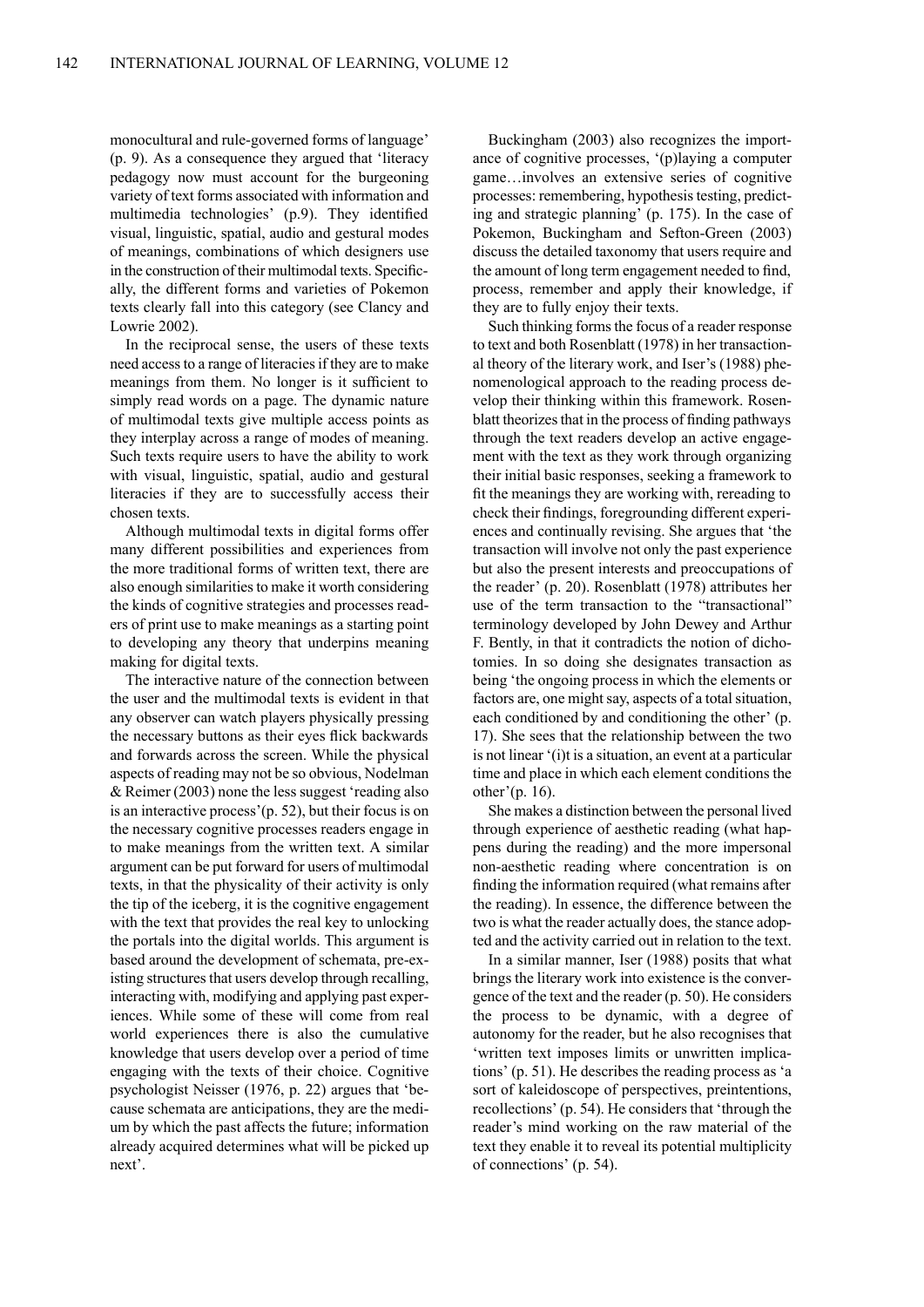To do so readers engage in processes of filling gaps by anticipating and retrospecting, by examining the fragmentary nature of the text and searching for consistency across the fragments by picturing, grouping and putting ideas together, and by using subsequent readings, and seeing the text from different perspectives.

However, because these theories have as a focus, the literary work, they also have their limitations in relation to thinking about the multimodal texts of the  $21<sup>st</sup>$  Century. While they recognize that the process of reading is an interplay of structure and agency between the author's text and the reader, we believe that it is more complex than this. What these theories don't allow for in any explicit way is the notion of texts that use more than the linguistic mode of meaning in their creation, the role of the author's schemata and intentions, and a recognition of the pervasive influences of those that actually produce the texts and the socio-cultural, economic and political contexts in which they work. Rather than it just being explored as the interplay between the text and the reader, we consider that it is also important to explicitly acknowledge these other factors.

There is also the assumption that the texts they are talking about rely on the written linguistic mode of meaning, and that readers already have the basic decoding skills required to access this. Given the time of their work and the changes technology has wrought in the development of text we now cannot work with the same assumptions. Game players need to be multiliterate, which requires them to develop new and different sets of code-breaking strategies, in order to take them beyond the linguistic mode of meaning.

Given the additional dimensions identified here, in the context of game playing in digital worlds, we see this asloosely providing two main levels of interactions. Firstly, the micro levels of the interplay across the designers, the text and the users and secondly, the macro levels of interplay which occur around the structural constraints and opportunities of the game manufacturers (usually multinational companies) and the socio-political and economic contexts in which these games are constructed.

In terms of finding intersections, between these theories and the ways game players use multimodal texts, what sorts of meaning making processes do these theories alert us to? The basic principles of organizing ideas by anticipating and retropecting, looking for a framework for meaning by bringing together fragments of texts that will enable consistency across the text, rereading and checking and reading from different perspectives all have a role to play. They also recognize that there are different ways of reading factual and fictional texts.

Players are constantly organizing their ideas by anticipating and retrospecting ,

**Morgan:** These are the two pokemon you need to catch. When you find these two…when you find that on after that one, before…no. When you find this one you've got to save it.

**Researcher:** What's this one called? Is it a water pokemon?

**Morgan:** It's not a water pokemon, it's a fire pokemon…and that other one I showed you, it was actually a water pokemon and a fire pokemon.

**Researcher:** It can be both? **Morgan:** Mmm (nodding).

Over time players work at building up their schemata, a process which includes finding frameworks for meaning and recognizing the often fragmentary nature of the texts and the need to fit all the pieces together.

**Researcher:** So you had watched to cartoons before *(being given the Gameboy )*?

**Savannah :** Yeah but we have the videos of it and it helps us out with Pokemon.

**Researcher:** So how does the video help you out?...Tell me some of the things you learnt from the video.

**Savannah :** We learn about what pokemon and what sort of powers they can use...and um, what sort of pokemon they use.

Evidence from our research indicates that users of multimodal texts use both the aesthetic and nonaesthetic stance when playing their games and often they are constantly moving backwards and forwards along the continuum between the two. For example, in the following quote, Morgan feels like he is in the game, he is taking an aesthetic stance in that he is the person on the bike.

**Researcher:** Tell me about these little things down here…Tell me what you use them for.

**Morgan:** I use that to um like, I've got my bike and it's got this thing next to it, and when I press that I get straight on my bike…..sometimes on your bike you get to do wheelies like that. Sometimes you just bounce.

In this next quote however he has clearly been playing from a non-aesthetic stance in that wanted to retain information about the game.

**Morgan:** You get Garado, he's a water pokemon. A big one. You get that in Shootport City. It's overseas. You need to dive to get there. You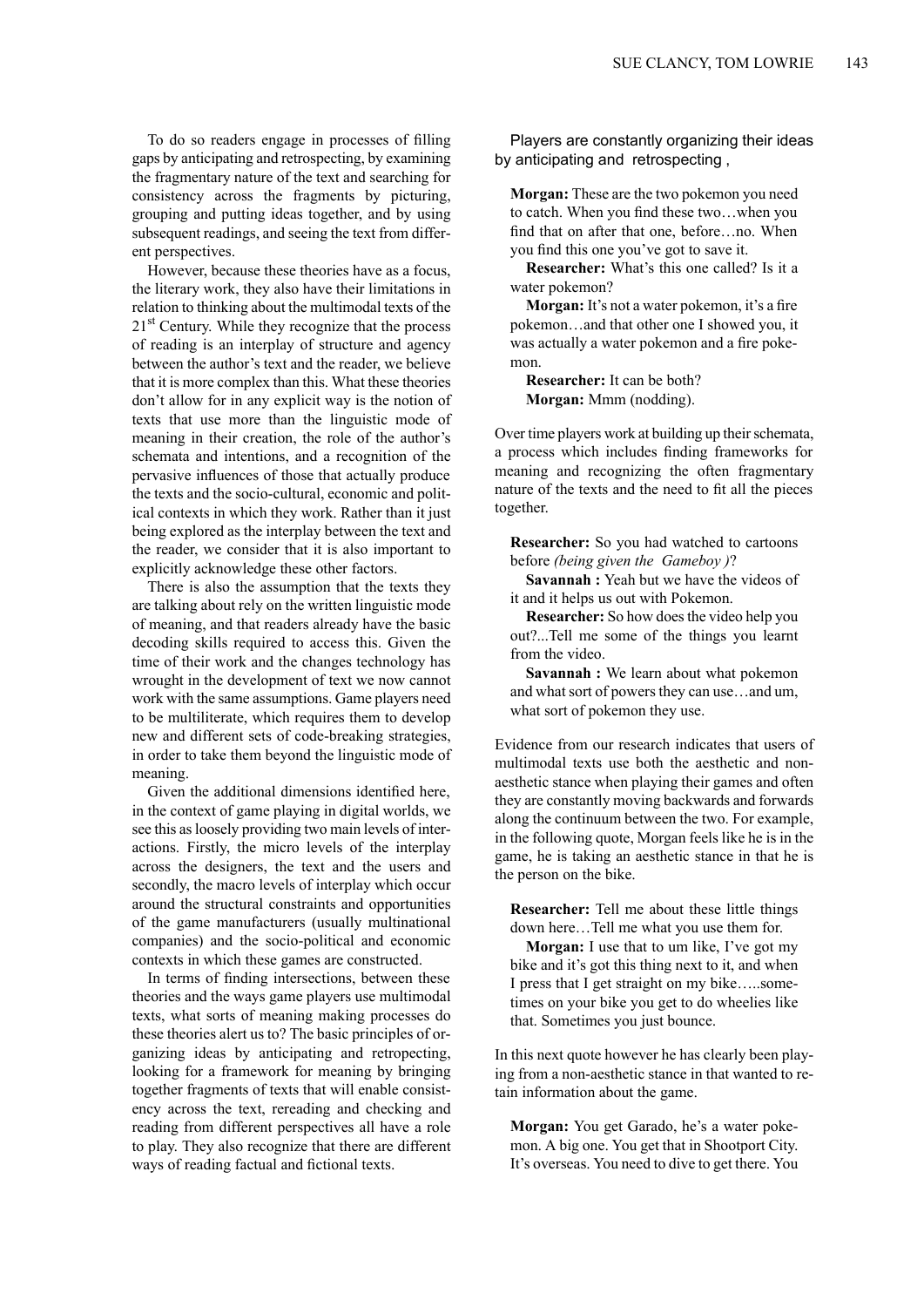need to dive down and there's like an opening underwater. So you go through there.

**Reseacher :** That's an overseas city, or is it underwater?

**Morgan:** No it's not underwater, it's on top. You go under water. You press speed. You go up then you…that way and then you find you are in it.

**Researcher:** So it is lucky that you found that or did you know to go there?

**Morgan:** I know to go there. In the old game I went through it. I went through the whole thing and I actually went through and I didn't get the big Pokemon.

In terms of working along a continuum between the two stances, Morgan expresses it in the following way.

**Researcher:** When you are playing this game, do you feel like you are in the game playing it or do you feel like you are outside the game?

**Morgan:** Outside the game. Yeah, but sometimes I wish that this was the Pokemon world, but it doesn't come true.

**Researcher:** So when you are playing it, it doesn't feel like you are in there playing it? You feel like you are out playing in a different world …

**Morgan:** Yes I play myself but I am going around. I play myself in the world. I am like in this world but my person is in that world.

Comments from the players, however, give us additional information in a number of ways. Firstly there is evidence of their use of a range of literacies. For example, their spatial and visual literacies become important when they are using the maps to find their way around the game. Visually they continually move across a number of screens. Sometimes there will be a number of frames of information on the one screen, such as a health point graph at the bottom of the screen while the rest of the screen is showing another aspect of the game. At other times, when they are working with maps they flick screens from large overviews of a whole area to a more detailed smaller section from part of that area. In a spatial sense they have to use these maps to negotiate the pathways they want to make through the game.

**Researcher:** Why do they give you two maps?

**Morgan:** That shows you in that bit there, that shows you the whole place (*referring to the Pokenav map of Houen ).* .

**Researcher:** And if you move that little bit, will that change that?

**Morgan:** Yep. Even if I go there it shows me every place. That's Shootport City, that's the Poke Gym and it's the last place to battle.

Their auditory literacies assist them to recognize different pokemon and particular settings.

**Morgan:** …I'll just show you the place. So you go here, then you go up there and go in that blizzard, I can easily show you because I know what thing is in it. (*Music is heard).*

**Researcher:** Does the music change in the place you're in as well?

**Morgan:** Yep.

**Researcher:** …Can you tell by the music what place you are in?

**Morgan:** Yep. Sometimes this is that music and in another city the music is the same. Sometimes it is like that.

**Researcher:** So sometimes all cities are the same, but in the department stores it is different music?

**Morgan:** It is like houses, they are the same…In the Pokemon Centre it is different. In every Pokemon Centre it is the same music.

Secondly, there is also some indication of the role economic conditions play. This is evidenced in the players constant references to other forms of pokemon text they use when looking for additional information. Having the economic capacity to purchase additional texts (eg handbooks, videos, cards, etc) helps players to inform and add to their understanding and enjoyment of the game. This multifaceted dimension of the texts promotes many profitable marketing opportunities for the makers/producers of these games.

In terms of socio-cultural dimensions, there is also evidence of this both in the construction of the game and the particular social milieu generated between players. Within the game itself although there are battles, there is also a responsibility on the players to take care of their Pokemon. Additionally there is a respect for parents in that players have to gain mum's permission before setting out their journey, and when they earn money from their battles the mother has to look after part of it. A structural expectation such as this also has economic connotations within the design of the game.

The development of the social milieu highlighted an interesting spectrum of ideas. Some players told us they specifically became engaged in the game to make friends and to be accepted by groups within their school and neighbourhood, while for others, particularly a sister and brother, it was a very private activity that was only acknowledged within the family. In this way they kept their game-playing secret because they did not want other players to spoil their game by telling them what to do. They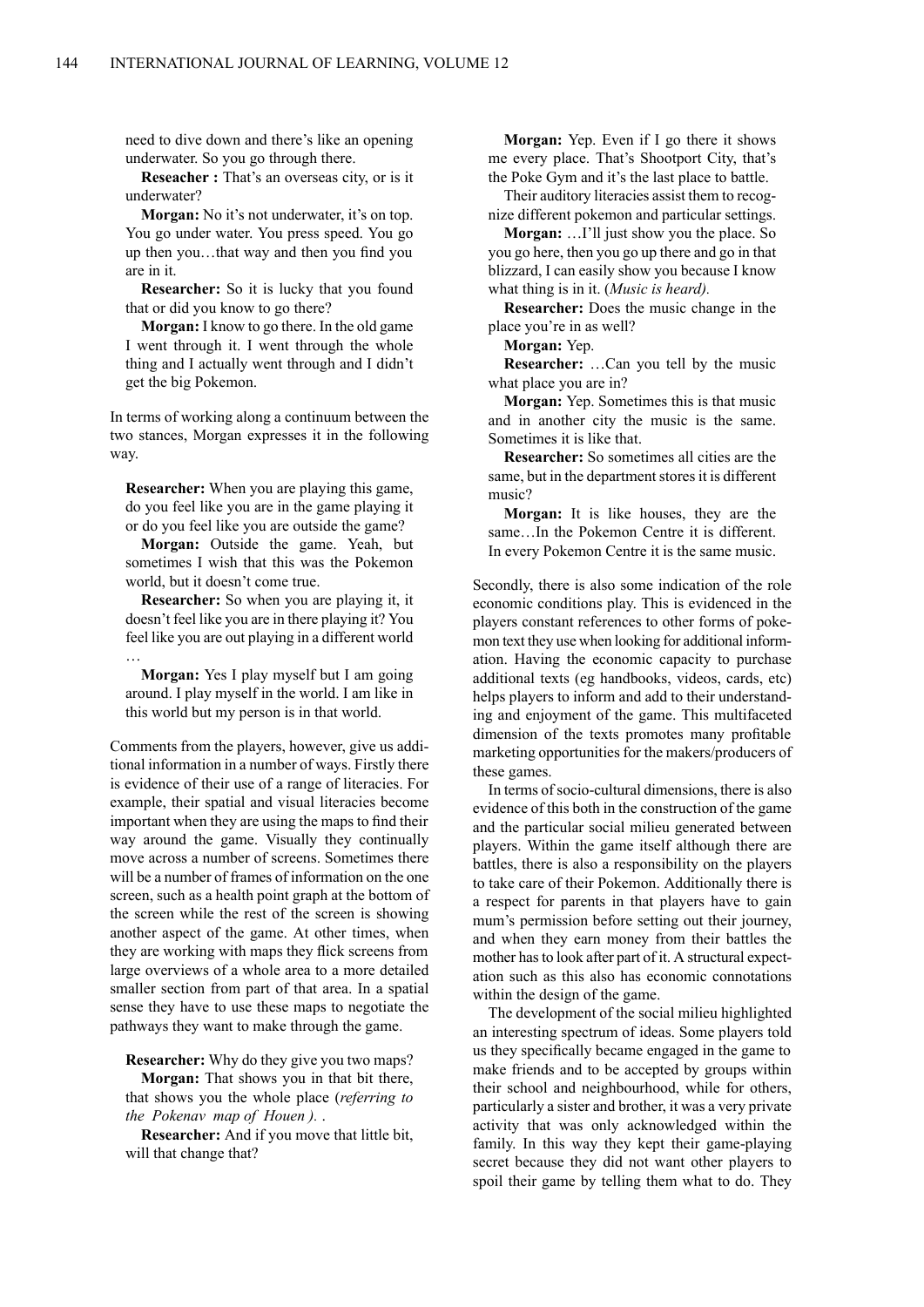wanted to find it all out for themselves. Interestingly these same players were not interested in looking at the cheat sites, an activity which for many players was an integral component of learning about the game.

While we are still in the process of refining and developing our ideas in relation to framing a theoretical model that illustrates the ways in which learners establish and develop meanings from multimodal popular culture texts, we believe that our explorations to date are offering rich opportunities to think differently. By carefully examining the potential of these texts to have players draw on a range of sophisticated cognitive processes, we argue that they offer learners many highly motivational avenues for learning. We also think that by developing our theoretical understandings in these areas, it will be possible to apply these understandings across a range of learning contexts in an informed manner.

As Nodelman and Reimer (2003) state, when referring to the process of children making meanings from children's literary texts, '(i)f readers possess expertise in filling gaps, they can turn a small amount of information into a surprisingly rich experience' (p. 54). These possibilities for rich experiences are also available when learners work with multimodal texts, but the complexity of the text designs and the need for users to constantly refer to multiple texts, while drawing on a range of different literacies adds multiple dimensions to the complex nature of the ways these interactions take place.

## **References**

Buckingham, D. (2003) Media education: literacy, learning and contemporary culture. Cambridge : Polity. Buckingham, D. & Sefton -Green, J. (2003) ' Gotta catch ' em all: Structure and agency and pedagogy in children's media culture'. In Media, culture and society, Vol 25 (379-399). London : Sage publications.

Clancy, S. & Lowrie, T. (2002) Researching multimodal texts: Applying a dynamic model. Refereed Proceedings of the annual Australian Association for Research in Education, Brisbane . [ht-

tp://www.aare.edu.au/02pap/cla02237.htm]

Giddens , A. (1984) The constitutions of society. Cambridge : Polity.

Iser , W. (1988) 'The reading process: A phenomenological approach'. In J. P. Tompkins (ed.) Reader-Response Criticism: from formalism to post-structuralism. Baltimore : The John Hopkins University Press.

Neisser , U. (1976) Cognition and reality: principles and implications of cognitive psychology. San Francisco : Freeman.

Nodelman , P. & Reimer, M. (2003) The pleasures of children's literature. Boston : Allyn and Bacon.

- Rosenblatt, L. (1978) The reader, the text the poem: The transactional theory of the literary work. Carbondale and Edwardsville: Southern Illinois University Press.
- The New London Group (2000) 'A pedagogy of Multiliteracies designing social futures'. In Cope, B. & Kalantzis , M. (eds.) Multiliteracies : literacy learning and the design of social futures. Melbourne : Macmillan Publishers Australia Pty Ltd.

## **About the Authors**

*Professor Tom Lowrie* Charles Sturt University, Australia